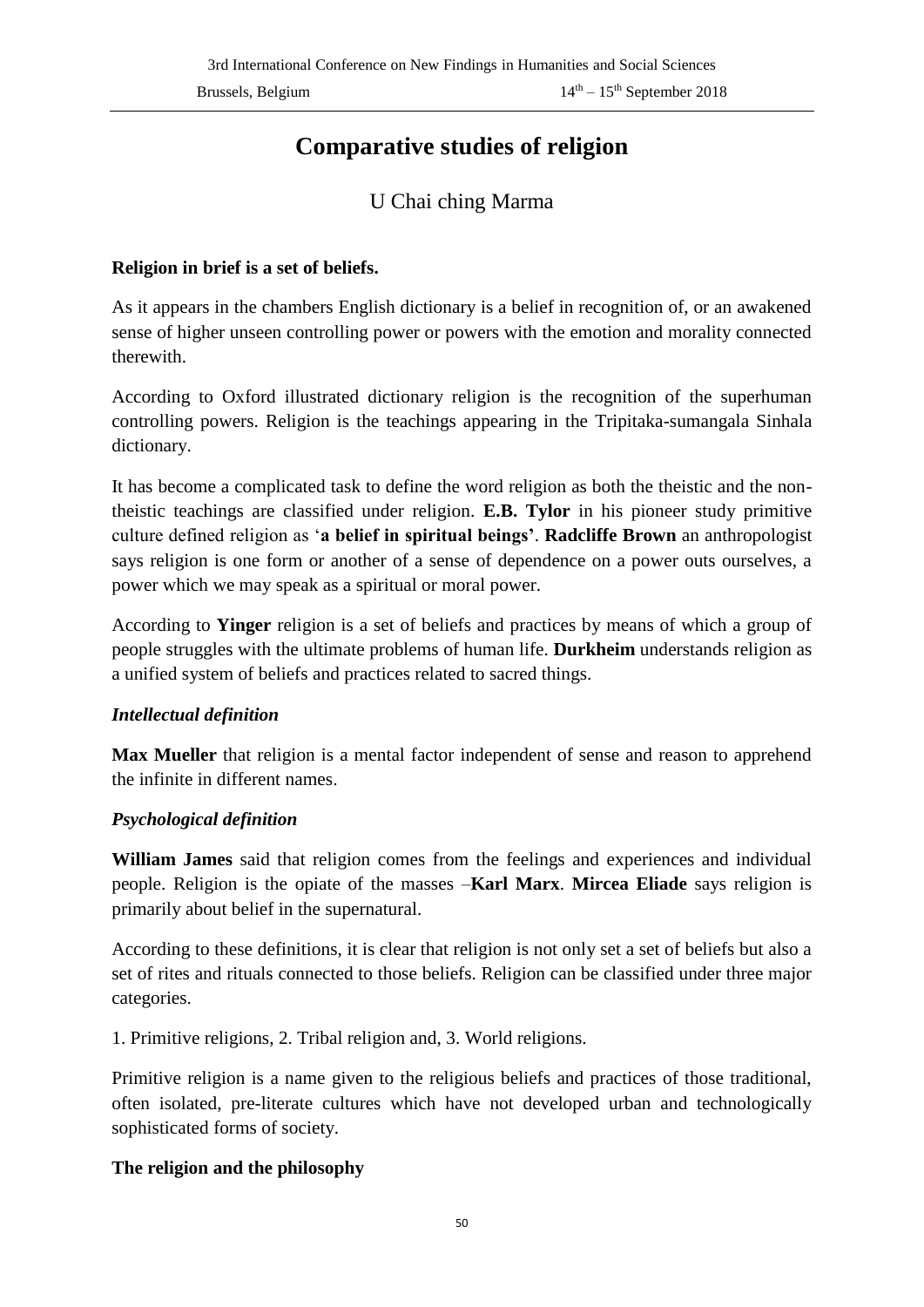Today, religions are classified under two major categories. They are Theistic religions and Non theistic religions. Theistic religions accept the existence of a supreme God while nontheistic religions deny the existence of a supreme God. Judaism, Christianity, Islam and Hinduism are known as theistic religions. Buddhism and Jainism are included in the category of non-theistic religions. Religions can be classified under two major categories.

- 1. Religions based on rational theology/natural theology.
- 2. Religions based on revelation theology.

Natural theology/rational theology is the branch of philosophy and theology which attempts to either prove god's existence, define god's attributes, or derive correct doctrine based solely from human reason and/or observations of the natural world. Natural theology holds that knowledge of God can be acquired by human reason without the aid of divine revelation.

Natural theology is the study of God based on the observation of nature, as distinct from "super natural" or revealed theology which is based on special revelation. Because observing nature is an intellectual quest, natural theology involves human philosophy and reasoning as a means of knowing God.

In religion and theology, revelation is the revealing or disclosing of some form of truth or knowledge through supposed communication with a deity or other supernatural entity or entities. In the some theistic religions, the term is used to refer to the process by which God reveals knowledge of himself, his will, and his divine providence, to the world of human beings.

Orthodox Judaism holds that the Torah the first five books of the Old Testament was received from God, and Muslims consider the Quran to have been revealed word by word and letter by letter. In Hinduism some Vedas are considered apauruseya, i.e. "not human compositions", and are supposed to have directly revealed, and thus are called sruti, i.e. "what is heard". Many Christians believe that the Old Testament was inspired by God. But Buddhists believe the three baskets called Tipitaka in Pali which is by the Buddha.

Nevertheless, scholars understand religion as a creation of those human beings who are weak and dependent. It is always the nature of the feeble to seek help from the strong. Religions help the feeble with the influence of external supreme powers to achieve their wishes.

The external supreme power comes into the light with the concept of almighty God. Religions exemplify the relationship between the man and the God. It is a bond similar to father and son or mother and son. For example, In Judaism and Chrisitianity Abba (father). In the Mohenjo Harappa civilization the mother goddess (Jagan Mata).

In addition to the faith and belief of those supreme powers routine of rites and rituals are constantly encouraged in all religions. Teachings of religions are based on hearsay or scriptures; the holy Bible (Both testaments) in Christianity, The holy Bible (the Old Testament) in Judaism, the holy Quran in Islam, and the Veda in Hinduism.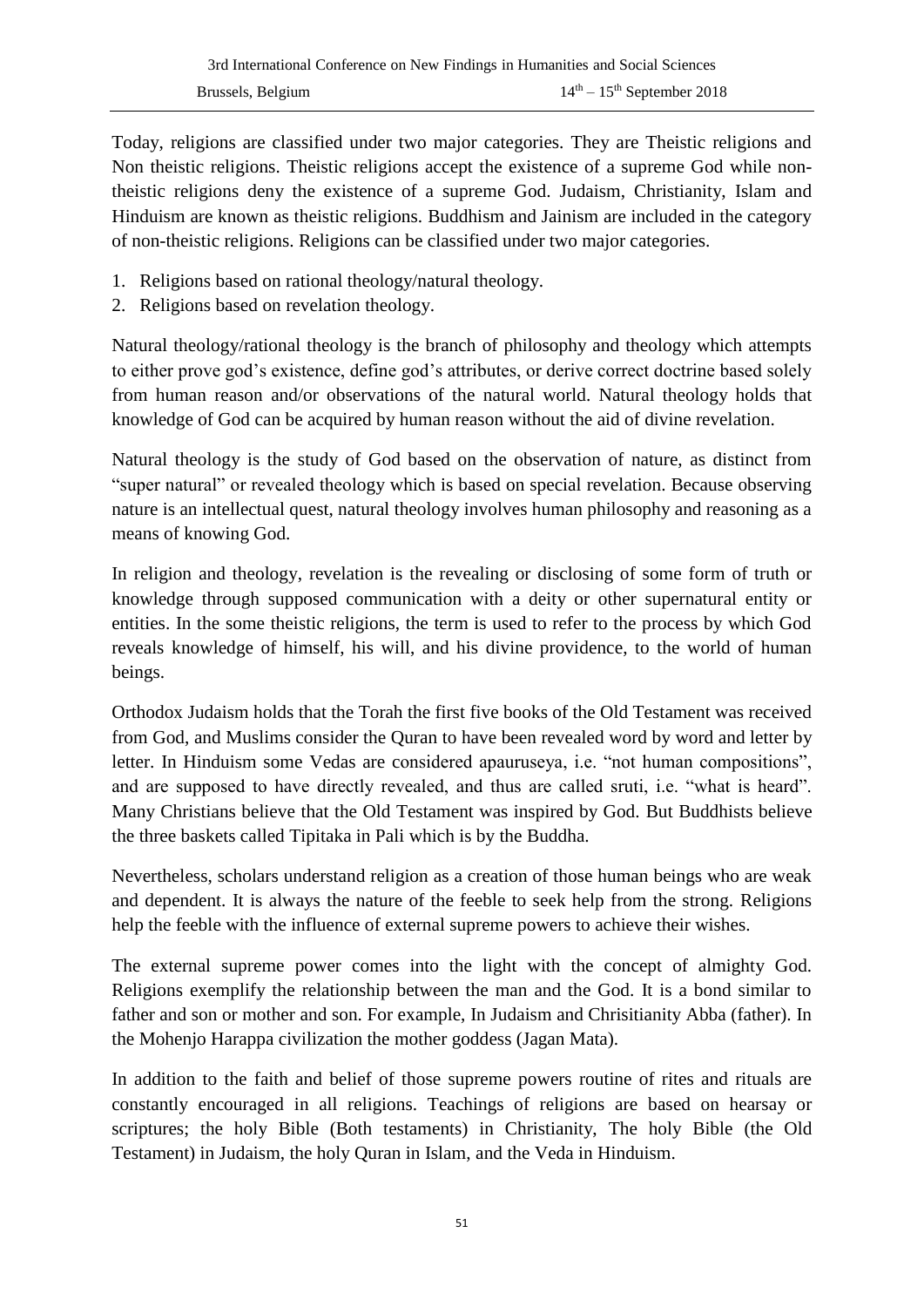In all theistic religions there are mediators to keep up the relationship between the god and the man. They are known as priests. These priests are considered as the representatives of the God. In the Vedic tradition priests (Brahmanas) were very much more powerful in the society. They introduced themselves as the gods on the earth. 'Bhu Deva'.

In Judaism there were meditators. They were known as prophets. The word of the God came to the world through the prophets.

Most of these world religions were institutionalized. In Christianity (Roman Catholic Church) there is a high priest. He is called the Pope.

Under the supervision of the Pope there are cardinals, archbishops, bishops, parish priests, fathers, brothers and deacons. There are dedicated to work for the stability of their religion.

Mecca is the Holy center and the religion's headquarters of Muslims. In Islam Ulamas and Maulavis serve as the clergy. They are the mediators who keep up the communication with the God and the man. In early Hinduism Brahmanas were the mediators who served to keep up the link between the man and gods.

Religions expect to have power over their devotees with the enforcement of rites and rituals particular to them. With a view to accomplish the expectations and the needs of their devotees each religion has put up sacred places for worship their gods. Jews got to the Synagogue to worship their god; Christian goes to church; Muslims go to the Mosque and Hindus go to Kovil and the temple to pray to their gods. Buddhist go to the Temple to pay respect to the Buddha shrine.

Each religion has its own sacred symbols. Christianity represents the holy cross, Judaism the five pronged star, an Islam quarter of the moon and a star, Hinduism the Aum, and Buddhism the Dhamma wheel.

Religion has always rejected the scientific knowledge as a means to each the truth. Religions are of the opinion that the philosophy and the right reasoning are harmful to their interests. Religion makes use for fear, sorrow, horror, suspicions, and ignorance to uphold faithfulness of devotees to their principles.

Religion's lend a hand to their devotees to eliminate all sorts of hazards and get the blessings of divine powers for a prosperous future, blessings, support and protection could be obtained through rites and rituals predetermined by each religion. These rites and rituals are executed through mediator priests who are appointed to maintain the correlation between the divine powers and man. Devotees look after the needs of the priests who render their services for them.

Religions in general are conservative and unadventurous. They are much popular among massed and strong enough to revolve their hardships than philosophies.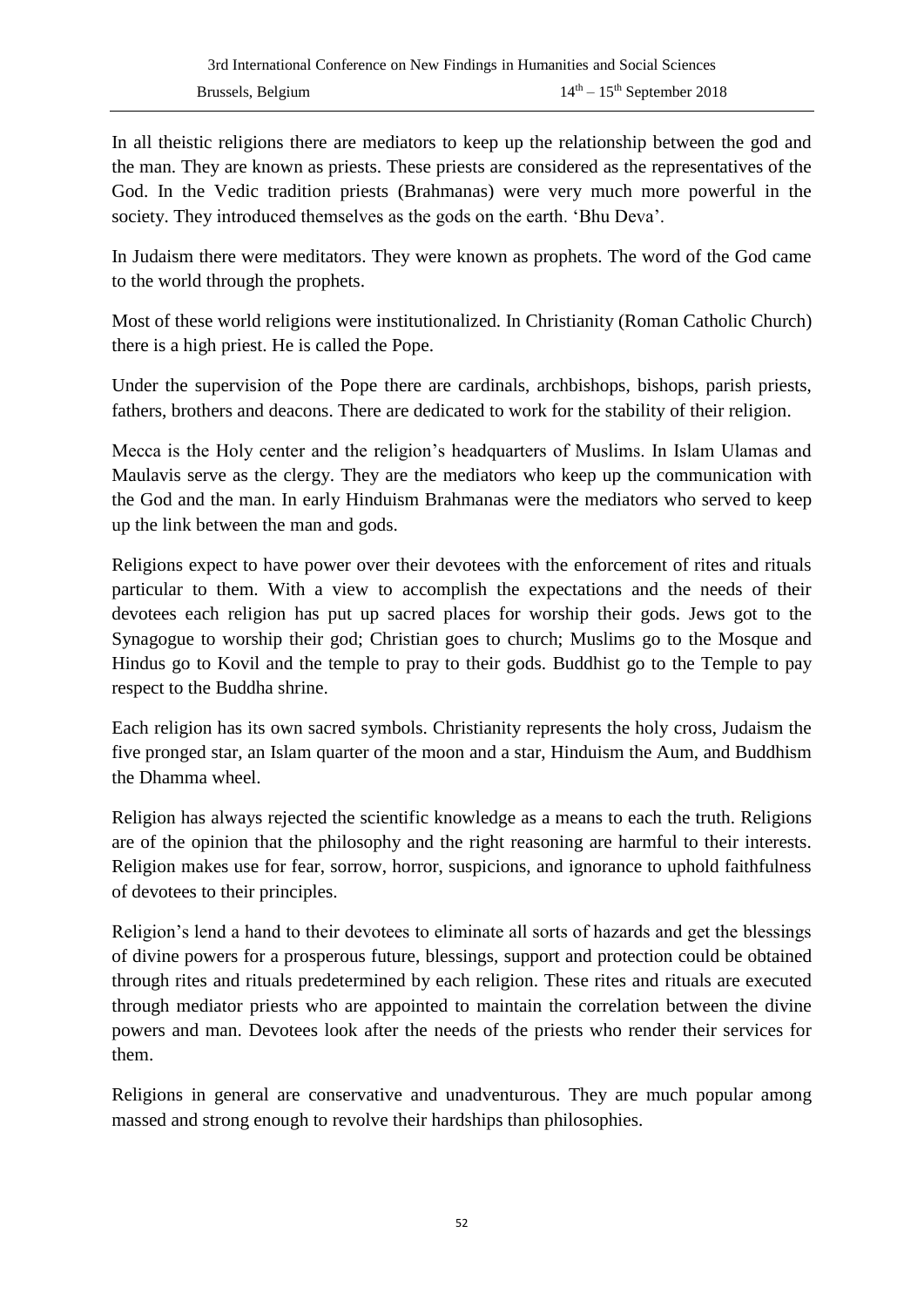Religions fulfill the needs of masses that are not curios about the reality through faith and devotion. Each religion emphasizes the need of a code of morals that should be fulfilled by its followers.

Moral codes are believed to be introduced by the God in heaven. They are beyond questioning. Religions not only accomplish the needs of the ordinary man, but also try to listen to the needs of the wise introducing ways and means for their satisfaction.

Religions make efforts to persuade devotees to follow their fundamental for the sake of atonement. Religions emphasize the supremacy of extra sensory perception than the ordinary sense perception and provide logical arguments to prove the existence of each superhuman power that held the capability of creation sustenance and destruction.

In all religions there are leaders and followers, leaders maintain the stability of the religion and defend their followers from evil forces.

# **Philosophy is based on rational thinking. It pays attention to every aspect of the world where human awareness is drawn**.

The word philosophy is a combination of two Greek words. Philo and Sophia. In Greek Philo means love Sophia means wisdom. Philosophy is therefore defined as the love of wisdom. The Philosopher is the person who loves wisdom.

According to this definition the aim of philosophy is to inquire about the sustainability of new knowledge and the knowledge already gained. Philosophy always endeavors to find an answer to following questions. What is truth? What is reality? What is knowledge? What is good? What is bad? What is the criterion used to classify the difference between the two etc. etc.

## **The relationship between the time and space.**

The meanings of relativity are among the questions that philosophy is interested to continue inquires. In the field of philosophy no definite answers will be available for those questions.

There are no leaders in philosophical schools. In the field of philosophy there is no room for blind faith and devotion. Therefore nobody accepts the view of others without reasoning. Each philosopher is free to express his own views. There are no boundaries or prohibitions, nobody is forced to accept others views. Philosophy is always opened for criticism. Philosophical paradigms are not considered as ultimate. Philomels respect each other's views, although they hold different ideologies.

Buddhism cannot be classified either as a religion or a philosophy. It is more like a raft that helps to the opposite shore. Buddhism instructs to eradicate suffering.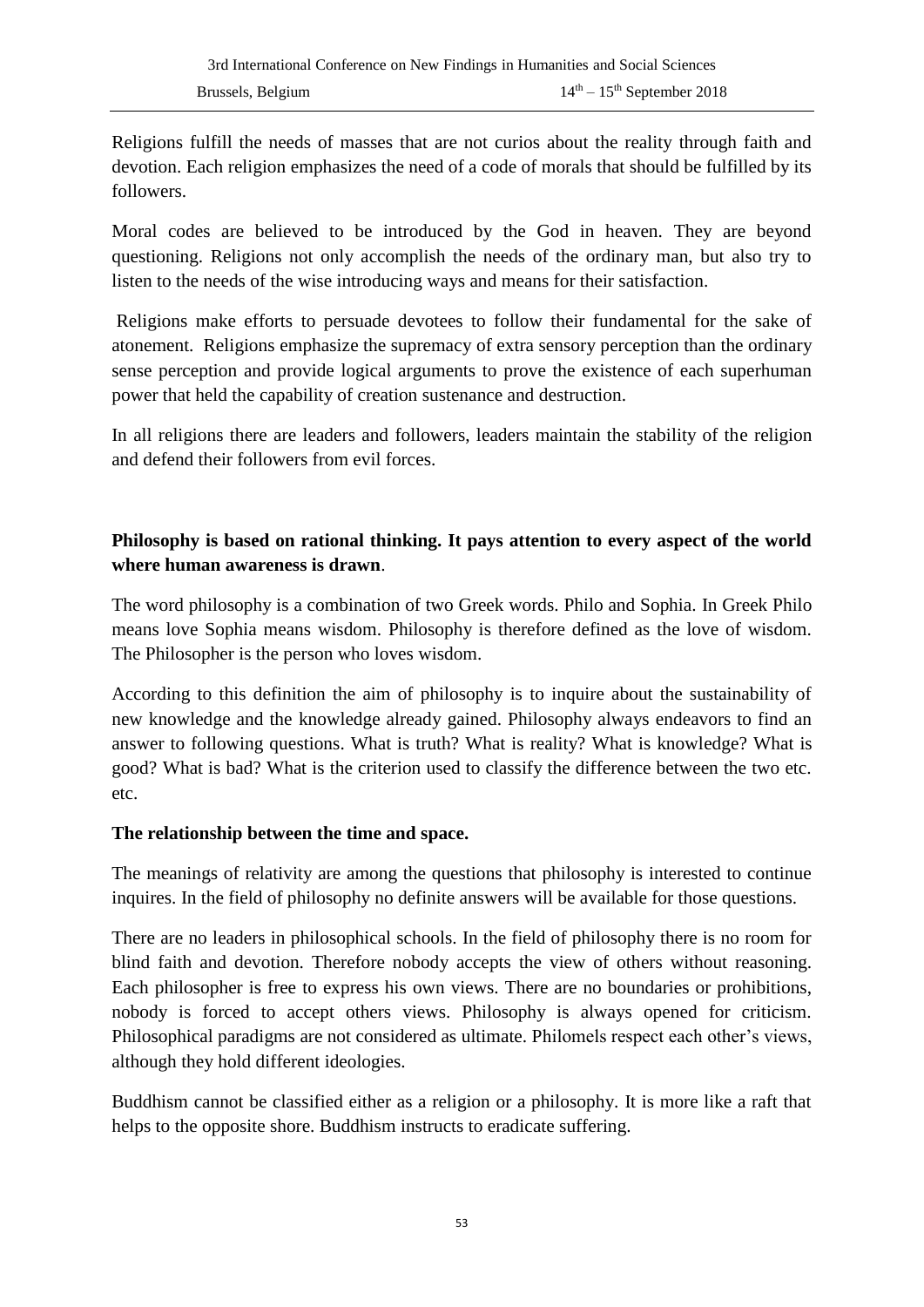Buddhism is of the view that the ultimate bliss cannot be achieved neither with the help of sensual desires (raamisa) nor free from sensual desires (niraamisa).

According to Buddhism the ultimate bliss can be achieved only through the purification of mind. Buddhist teachings emphasize that everyone should wipe out ignorance (avijja) in the effort to realize the truth. The path that leads to realization is elaborated in the teachings of Buddha.

The life without the understanding of nature of the world unites man into the Samsara, the cycle of births. The freedom is the total extinction of re-becoming.

Nibbana the ultimate reality is not a distant goal that should be obtained in the life span. It can be obtained within this life through proper practice of the noble eight-fold path.

## **In what form does God exist?**

God is a "personal" being. God is not human yet He is "person" like a man in that He has intelligence, emotions and will (see "communicable attributes"). It is in this sense that we are in the "image of God" (Gen. 1:26,27; 9:6). He does not share our imperfections, but he does share our personal nature. God is not a "force". He is a personal being.

God is a "spiritual" being. God does not consist of any material substance. He is spirit (John 4:24). He has no body. God is a "truinity". "trinity" is a term that describes the "threeness" of God. But that is only a partial description. God is also "one" –He is a unified being. So a good term to describe both thrust is "Truinity." "Trinity" may always be the most –used term, but we must understand that biblically "Trinity" is really "Truinity".

In Hinduism the Vedic tradition the concept of Brahman is a combination of three gods; Indra (creator), Varuna (protector) and Prajapati (destroyer).

The origin of the concept of Trinity begins with the earliest writings of men. Records of early Mesapotanian, Mediterianean and Indian civilizations show polytheistic religions. On the other hand the idea of one god existed in the same thought.

The historian S.H. Hooke clarifies the ancient Sumerian trinity. ANU was the primary god of heaven, the father the king of gods. ENIL the wind God, the God of the earth. And ENKI the God of waters and the Lord of wisdom.

**H.W.F. sages** explains that the Babylonian triad consisted of three gods whose interrelationship is of the essence of their nature.

Those were not only trinities early Christians were exposed to. It is clear that the Christian trinity may have influenced by those cultures and also by the Roman culture.

In contrast Judaism is strongly monotheistic with no hint of the trinity. The Hebrew Bible conforms 'Before me there was no god formed. Neither shall any be after me. (Isa. 43.10)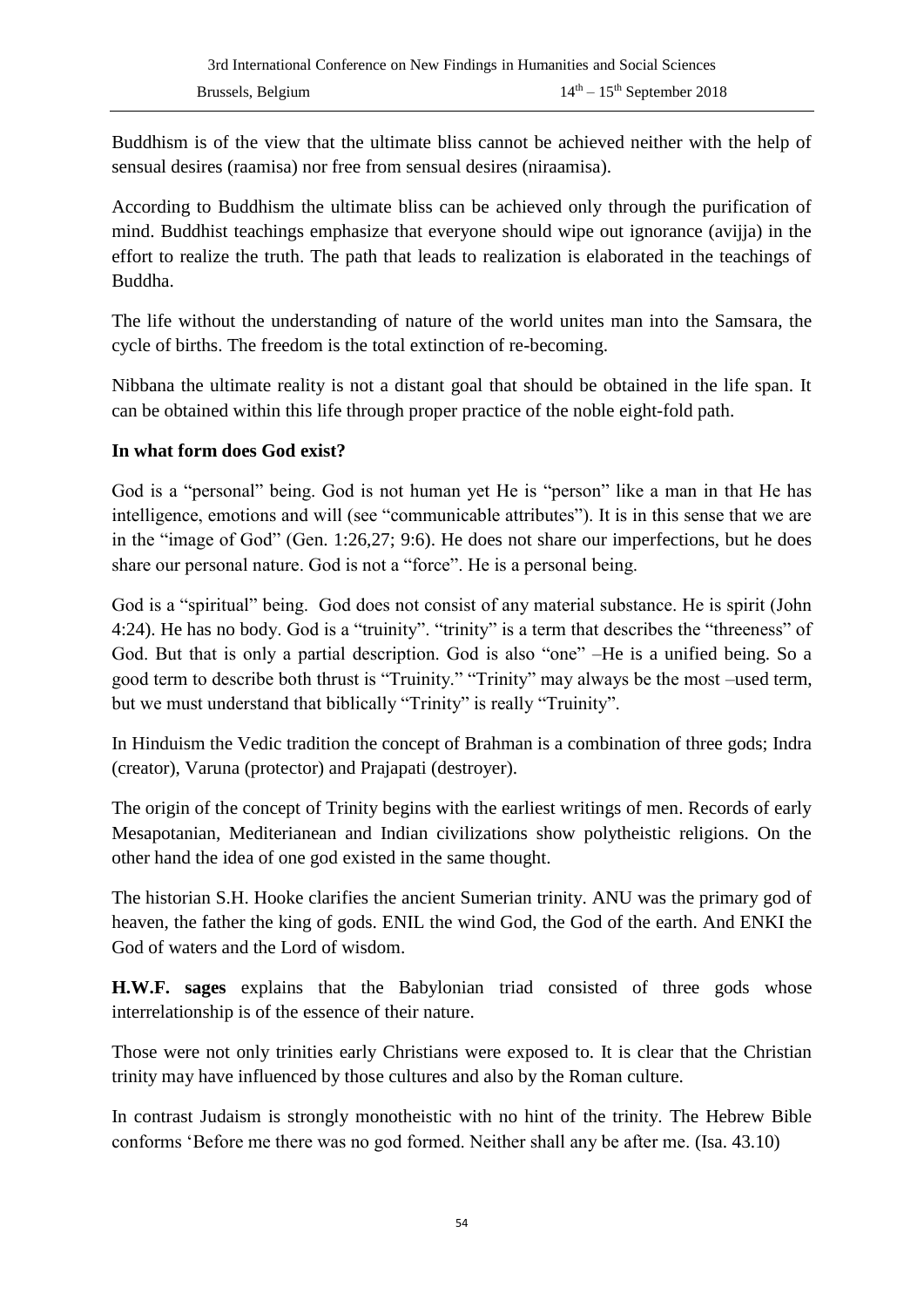Scholars argue that the concept of trinity did not originate from Judaism nor did Jesus speak of a trinity. The message of Jesus was the coming kingdom was a message of love and forgiveness. "I seek not mine with own will, but the will of the father which had sent me. (John 5.30)

"My doctrine is not mine, but His that sent me. (John 7.16)

Nowhere in the bible the concept of trinity is mentioned or discussed, but there are mentions about the father son and the spirit in the bible. The "threeness" of God. Each of the 3 persons possesses what only God has, so each is fully God. The father is God. (Rom. 1:7) –"God (who is) our Father"

To all that be in Rome, beloved of God, called to be saints: Grace to you and peace from God our father, and the Lord Jesus Christ. (King James Version (KJV)

Do not work for food that spoils, but for food that endures to eternal life, which the son of Man will give you. For on him God the Father has placed his seal of approval." (John 6:27) – "the Father (even) God". I came from the father and have come into the world again. I am leaving the world and going to the Father. (John 6:28)

But now, O Lord, thou art our Father; we are the clay, and thou our potter; and we all are the work of thy hand. (Isaiah 64.8 (KJV)

Without father, without mother, without descent, having neither beginning of days, nor end of life; but made like unto the son of God; abide a priest continually.

(John 10.38) but if I do, though ye believe not me, believe the works: that ye may know, and believe, that the father is in me, and I in him.

Jesus saith unto him, have I been so long time with you, and yet hast thou not known me, Philip? He that hath seen me hath seen the Father; and how sayest thou then, show us the Father?

The son is the radiance of god's glory and the exact representation of his being. When we speak of Jesus, we speak of the same god who created heaven and earth and manifested himself in the person of Christ  $1<sup>st</sup>$  Timothy 3.16

## **Holy spirit**

These are the things God has revealed to us by his spirit. The spirit searches all things, even the deep things of God. 1 Corinthians 2:10

Now the Lord is the spirit, and where the spirit of the Lord is, there is freedom and we all, who with unveiled faces contemplate the Lord's glory, are being transformed into his image with ever-increasing glory, which comes from the Lord, who is the spirit. 2 Corinthians 3:17-18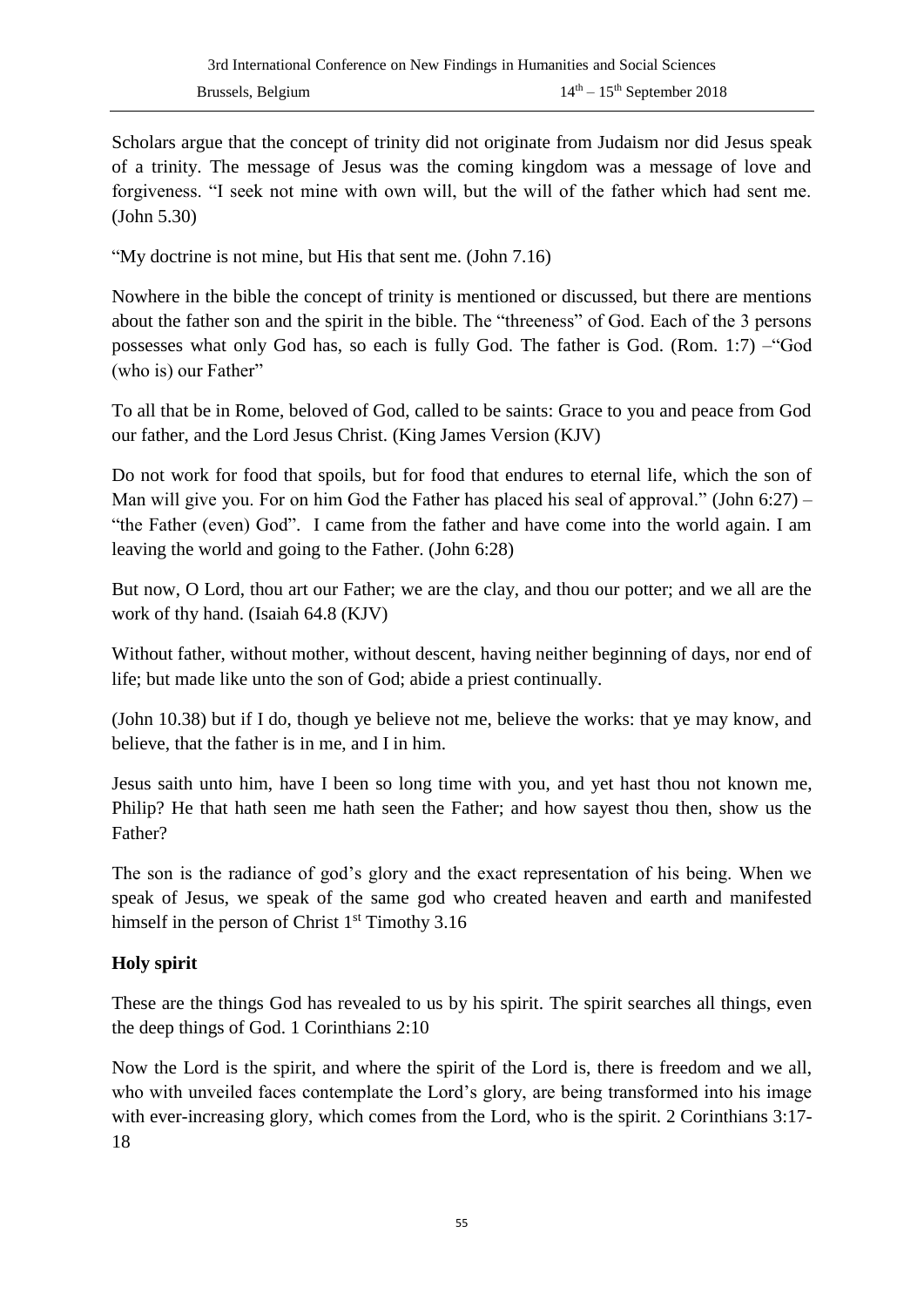Those who live according to the flesh have their minds set on what the flesh desires; but those who live in accordance with the spirit have their minds set on what the spirit desires. Romans 8:5

According to scholars the concept of trinity appeared in the biblical literature more than 100 years after the crucifixion. Trinity was not an explicit doctrine of the New Testament. This may have evolved after the  $4<sup>th</sup>$  century.

If the concept of trinity did not originate with the bible where did it come from? To find the origins one has to look at the circumstances in which early Christians found themselves.

The evolution of the concept of trinity can be well seen in the words of apostle's creed and the Athenian's (Greek) creed.

The father is God. The son is God and the Holy Spirit is god and yet they are not three but one god. In this trinity of persons the son is created by the father by an eternal generation and the Holy Spirit proceeds by an eternal procession from the father and the son. The Greek Church did not neglect to safeguard the doctrine of the divine unity. Greek fathers regarded the son as the wisdom and power of the father  $(1<sup>st</sup> corr. 1.24)$  the spirit is his sanctity. Thus the son and the spirit are termed as the power of the father.

## **The "oneness" of God**

There is only one God (Deut. 6:4; Is. 45:14: James 2:19, etc.) – there can only be one perfect being. If there were two they would not differ at all and would thus be the same being.

The one god is not divisible into parts – since God is spirit of nature and not material in composition, he cannot be divided into 3 parts of 1/3 God each. God the father, God the son or God the Holy Spirit therefore cannot be conceived of any anything less than wholly God in essence.

## **Buddhism**

Buddhism is not a god centered teaching. It is a human centered teaching. Buddhism does not accept the idea of divine creation. The Buddha is not the creator of the universe and also neither the sustainer or the destructor of the universe. The Buddha is fully a human being. He was born as a human being, reached the enlightenment as a human being and demised as a human being.

Even though the personality of the Buddha is described with paranormal powers such as thirty two major signs and eighty minor signs it is easy to find enough evidences to prove his human characteristics.

As it appears in the cannon the Buddha suffered from a back pain "Pitthim me agilayati tamaham ayamissami." In the **Maha Gosingasala Sutta** of the M.N., it is said the Buddha was not permitted to enter the Gosingasala mango park by the gate keeper as he misunderstood the Buddha as an ordinary hermit.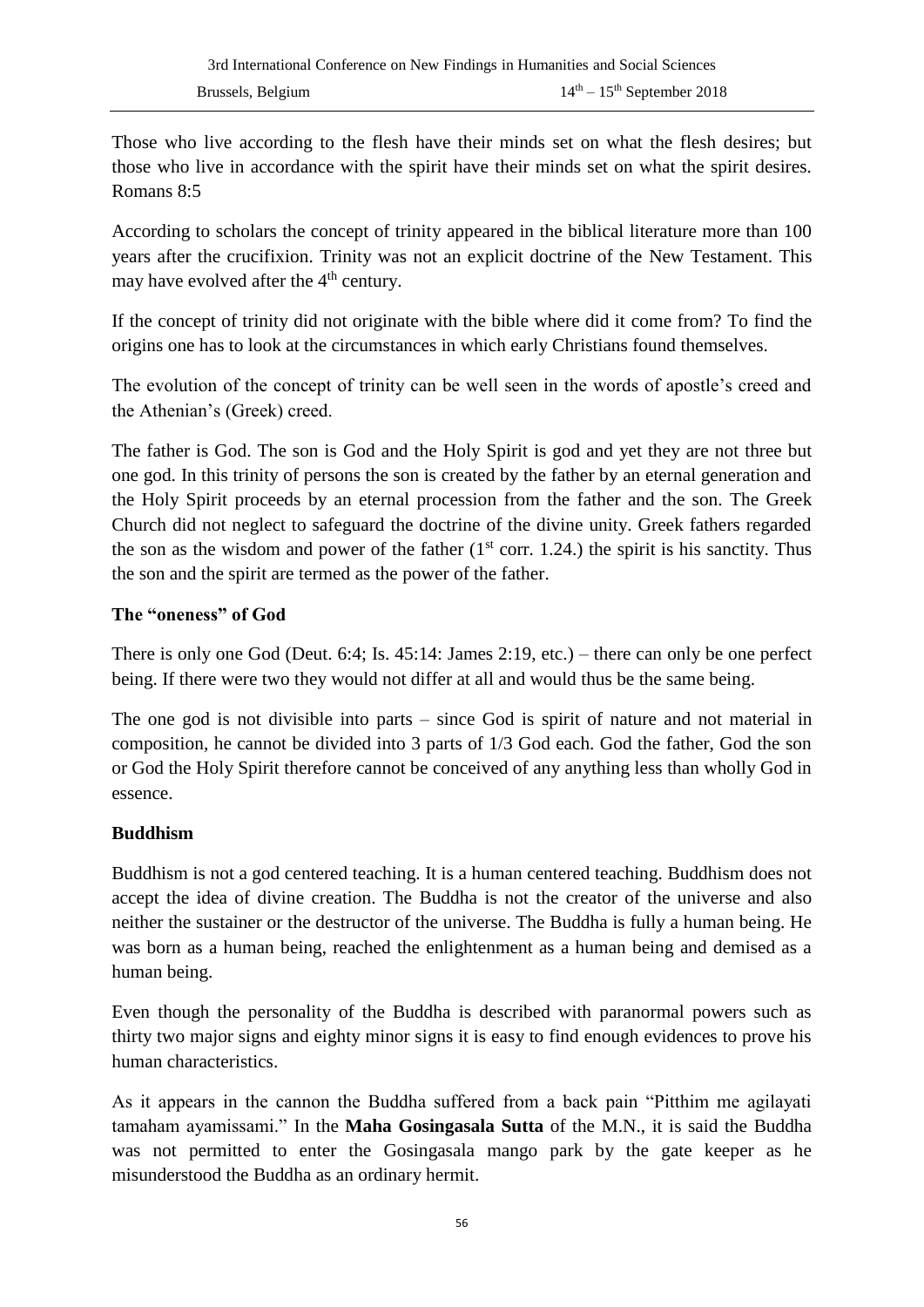Examples that illustrate the human nature of the Buddha appear in the **Ariya Pariyesana Sutta** and the **Dhatu vibhanga sutta** of M.N., and in the **Maha Parinibbana sutta** of the D.N.

The Buddha is not the savior, but the teacher (satta) who pointed out the correct path for emancipation of human beings and super human beings. (Tumhehi Kiccam atappam akkhataro eve tathagato aha) Maha Parinibbana suta D.N.

In Buddhism freedom from suffering has to be realized individually. No one is able to save a person from suffering. Even the Buddha could not help Ven. Ananda to reach the Arahantship before his demise. The Buddha only encouraged Ven. Ananda to strive hard to reach the ultimate goal.

Suffering is the foremost truth common to all beings. (Dukkha) Dukkha suggests a basic unsatisfactoriness pervading all forms of life, due to the fact that all forms of life are impermanent and constantly changing. Dukkha indicates a lack of satisfaction, a sense that things never measure up to our expectations or standards. The Buddha comprehended the truth of the origin of Dukkha. The origin (Pali: samudaya) of Dukkha is commonly explained as craving (tanha) conditioned by ignorance (avijja) this craving runs on three channels. Craving for sense-pleasures (kama tanha), this is craving for sense objects which provide pleasant feeling, or craving for sensory pleasures.

Craving to be (bhava tanha): this is craving to be something, to unite with an experience. This includes craving to be solid and ongoing, to be a being that has a past and a future, and craving to prevail and dominate over others. Craving not to be (vibhava tanha): this is craving to not experience the world, and to be nothing; a wish to be separated from painful feelings.

The third Noble truth is the truth of the cessation of Dukkha. Cessation (Pali: nirodha) refers to the cessation of suffering and the causes of suffering. It is the cessation of all the unsatisfactory experiences and their causes in such a way that their final absence, the cessation of those things their non-arising."

Cessation is the goal of one's spiritual practice in the Buddhist tradition. According to the Buddhist point of view, once a person has developed a genuine understanding of the causes of suffering, such as craving (tanha) and ignorance (avijja), and then he can completely eradicate these causes and thus be free from suffering.

The fourth noble truth is the path to the cessation of Dukkha. This path is called the noble eightfold path, and it is considered to be the essence of Buddhist practice. The eightfold path consists of: Right Understanding, (samma ditthi), right thought (samma samkappa), right speech (samma Vaca), right action (samma kammanta), right livelihood (samma Ajiva), right effort (samma Vayama), right mindfulness (samma sati) and right concentration (samma Samadhi).

In the path of purification one should understand the true nature of the secular life. The knowledge of reality of the world leads the person to disgust. Firstly person enjoys the world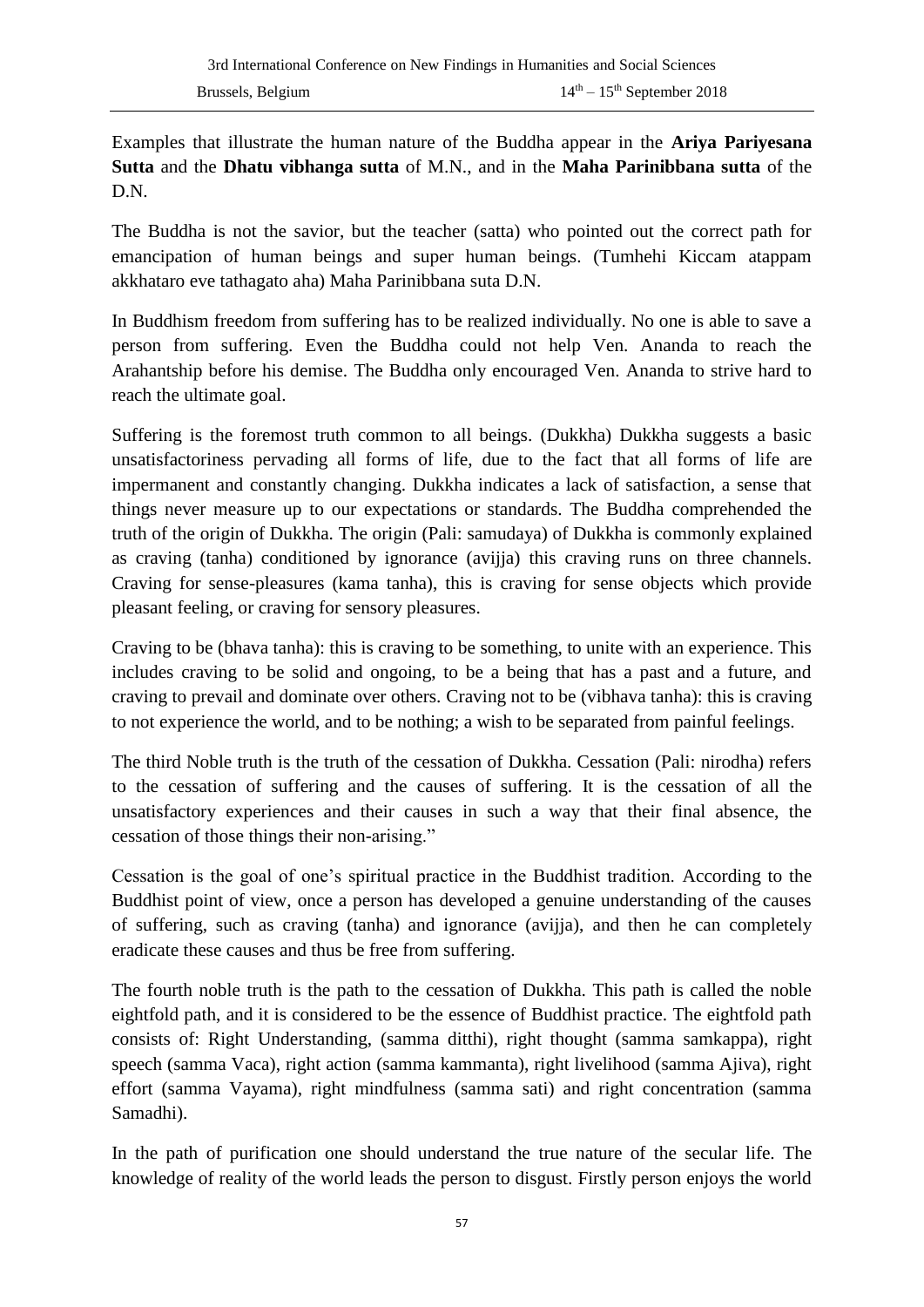(assada) secondly he understands unsatisfactoriness of everything in the secular world (adinava). Thirdly he leaves everything behind him and lives without any attachment (nissarana).

This leads to dispassionateness, in other words absence of desire (viragaya). As a result of dispassionateness the influx of defilements are annihilated (nirodha). With the annihilation of the influx of defilements all defilements that exist in the mind of the individual disappear (Upasamaya).

This leads to the higher knowledge (Abhinnaya). Higher knowledge paves way to enlightenment (sambodaya) and finally reaches the total extinction (Nibbanaya).

#### **Buddhist and Christian attitude towards law**

A code of law is established with a view to maintain order, peace and harmony in the society. Laws are rules of a community or a state. (Chambers English Dictionary) law is defined in the Oxford illustrated Dictionary p.463 as a body of enacted or customary rules recognized by a community as a binding.

At the beginning there was neither a code of ethics nor any other common system of behavior established at the beginning of the society. There existed only the law of the jungle. Before laws are introduced to keep peace and harmony in the early civilized human society, there was a code of moral that maintained the peace and harmony.

In the law of the jungle the feeble animals always became the victims of powerful animals. Where the law of the jungle existed in the human society the power enjoyed all rights and benefits while the weak suffered. In the law of the jungle what the power does is considered as the just.

The **Agganna sutta** of the D.N., clarifies how the powerful members of the society enjoyed natural resources and stored them for the future leading the weak to suffer. As a result of this unruly behavior of the powerful others assembled against them. Pragmatism means dealing with things sensibly and realistically in a way that is based on practical rather than theoretical considerations.

The Buddhist laws lay down penalties or punishments for each specific type of offences. The philosophy behind these penalties was based on full-fledged compassion. According to Buddhist vinaya a wrong- doer is a person who is misdirected either by himself or others. The case of Angulimala is a good example. Angulimala was a robber.

He was fierce, with bloody hands, engaged in killing living things without mercy. At that time he destroyed complete villages, complete hamlets and even the state. He killed humans to wear a garland of fingers. It was possible for a person such as Angulimala to enter the order of monks and became an Arahant. "he who formerly was slothful, but afterwards is diligent illumines the world like the moon freed a cloud. He whose evil done kamma is closed by what is skilled illumines the world" MN vol 2 Angulimala sutta.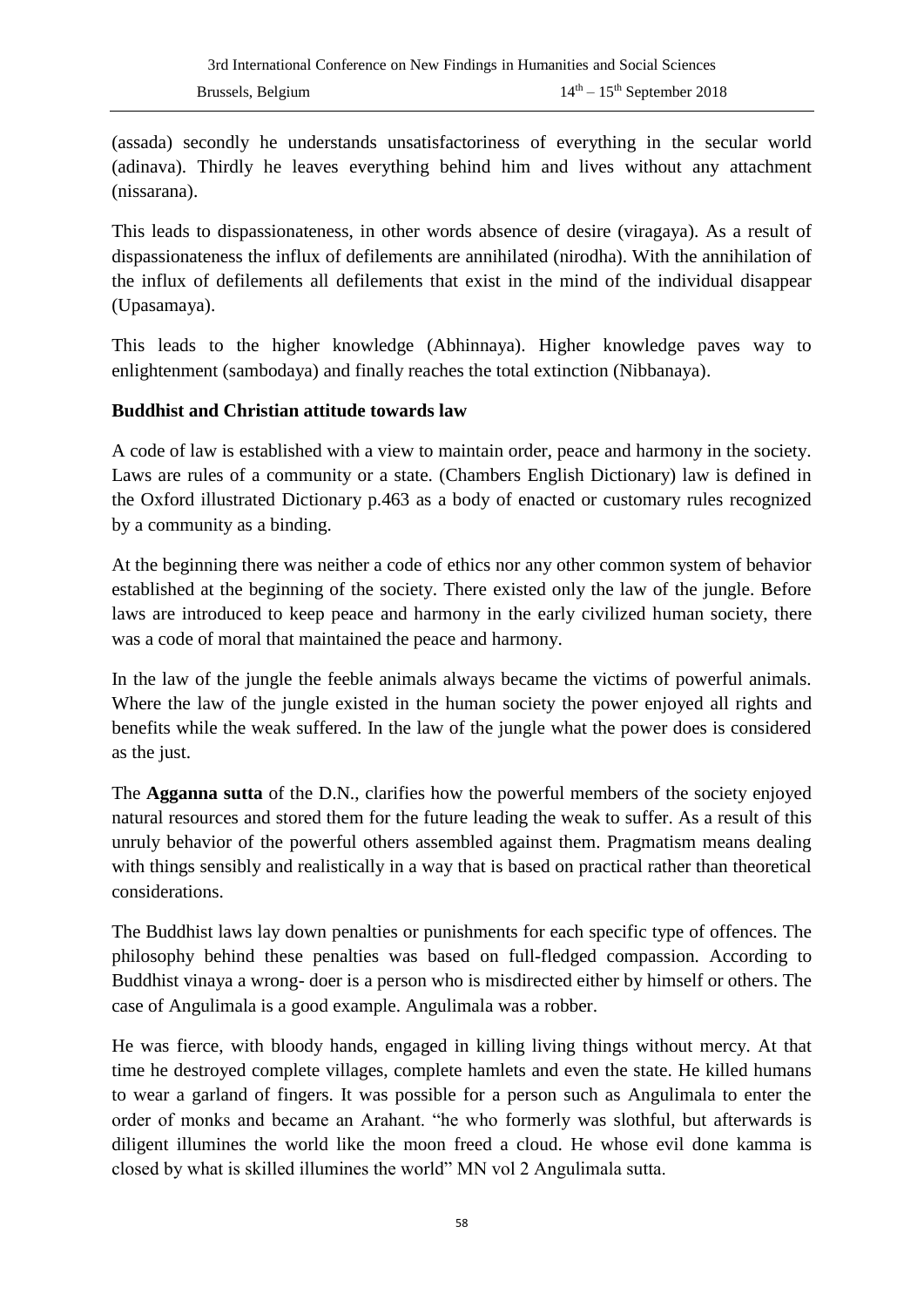Buddhist vinaya laws are always flexible and established on a democratic foundation. The Buddha always paid attention to the public opinion.

At that time the Blessed One dwelt at Rajagaha, in the Veluvana, in the Kalandaka Nivapa. At that time the retreat during the rainy season had not yet been instituted by the blessed one for the Bhikkhus. Thus the Bhikkhus went on their travels alike during winter, summer, and the rainy season.

People were annoyed, murmured, and became angry, saying, 'How can the Sakyaputtiya Samanas go on their travels alike during winter, summer, and the rainy season? They crush the green herbs, they hurt vegetable life, and they destroy the life of many small living things. Shall the ascetics who belong to Titthiya schools, whose doctrine is ill preached, retire during the rainy season and arrange places for them to live in?

Shall the birds make their nests on the summits of the trees, and retire during (p. 299) the rainy season, and arrange themselves places to live in; and yet the Sakyaputtiya Samanas go on their travels alike during winter, summer, and the rainy season, crushing the green herbs, hurting vegetable life, and destroying the life of many small things?' Buddha advised his disciples to accept if the words of people are acceptable and meaningful.

Natural law is the idea that there is an objective moral order based in essential humanity that holds universal and permanent suggestions for the ways we should conduct ourselves as free and responsible beings. Natural law/lex naturalis/natural justice/jus natural.

The founder of the modern theory of natural law was Jonathan Althusius – 1557. He was of the opinion that there can be only one and that an indivisible sovereignty. Only as in one body there is only a single soul. The sovereignty can only reside in one place and can neither be transferred nor alienated.

Natural law theories, then, propose to identify principles of right action-moral principlesspecifying the first and most general principle of morality, namely, that one should choose and act in ways that are compatible with a will towards fundamental human fulfillment. Among these principles is a respect for rights people possess simply by virtue of their humanity-rights which, as a matter of justice, others are bound to respect and governments are bound not only to respect but, to the extent possible, also to protect.

This natural law understanding of human rights is connected with a particular account of human dignity. Under this account, the natural human capacities for reason and freedom are fundamental to the dignity of human beings-the dignity that is protected by human rights. The basic goods of human nature are the goods of a rational creature – a creature that, unless weakened or prevented from doing so, naturally develops and exercises capacities for consideration, judgment, and choice.

It is a theory that some laws are basic and fundamental to human nature and are discoverable by human reason without reference to specific legislative enactments or judicial decisions.